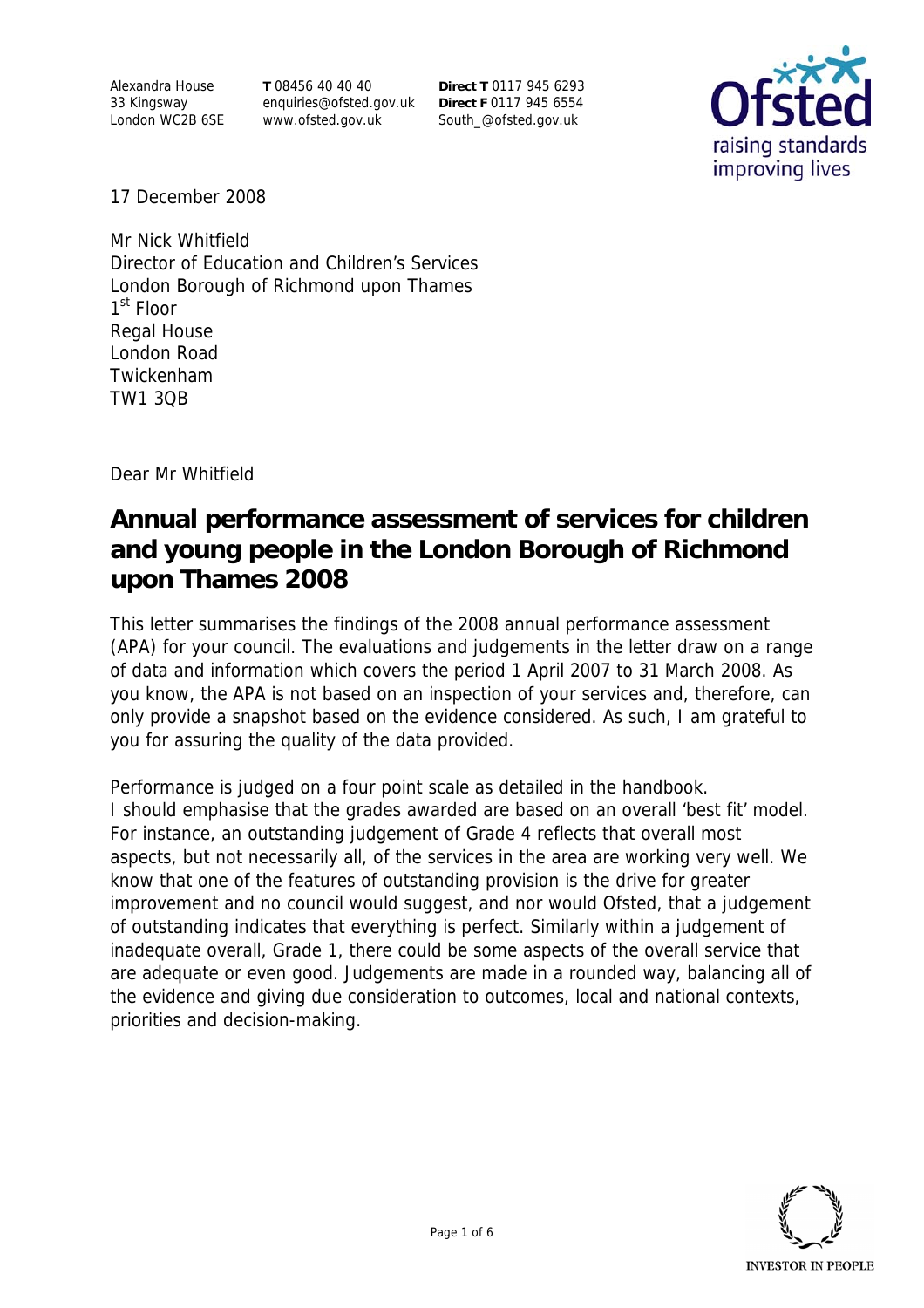

The following table sets out the grades awarded for performance in 2008.

| Assessment judgement area                                                                  | APA grade |
|--------------------------------------------------------------------------------------------|-----------|
| Overall effectiveness of children's services                                               | 4         |
| Being healthy                                                                              | 3         |
| Staying safe                                                                               | 4         |
| Enjoying and achieving                                                                     | 3         |
| Making a positive contribution                                                             | 4         |
| Achieving economic well-being                                                              | 4         |
| Capacity to improve, including the management of<br>services for children and young people | 4         |

 Inspectors make judgements based on the following scale 4: outstanding/excellent; 3: good; 2: adequate; 1: inadequate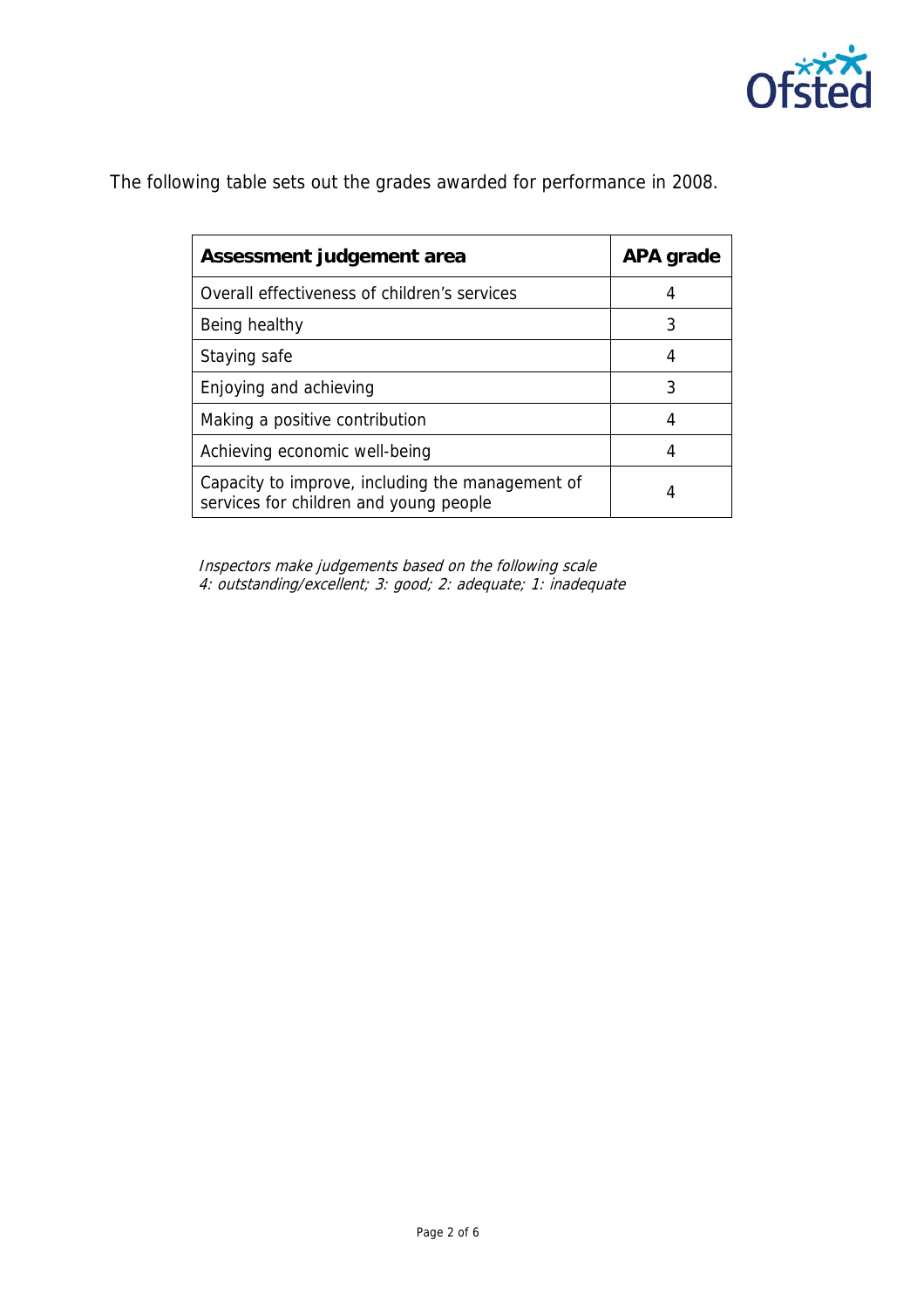

# **Overall effectiveness of children's services Crade 4 Grade 4**

The London Borough of Richmond upon Thames consistently delivers outstanding services for children and young people. The council and its partners have maintained and steadily improved upon performance over the past year in most areas of work. A continuing theme is the significant difference that the borough makes to the lives of the most vulnerable, particularly those who are looked after and those with a learning difficulty and/or disability. The outcomes for these particular groups of children and young people were judged to be outstanding in the joint area review report, published in December 2007. The quality of local services for safeguarding was also judged to be outstanding and this has been maintained.

The council has made good progress since the joint area review and the last APA in improving the services provided by the child and adolescent mental health service. In partnership with the Primary Care Trust, prompt and robust action was taken and early indications are that this has begun to make a difference to the availability and timeliness of services. Actions to reduce the number of teenage pregnancies are not securely embedded across all relevant strategies. Children and young people in the borough generally attain high standards, particularly at primary school level. This continues to represent a good contribution to the progress that they make and to their enjoyment of school. The proportion of young people between the ages of 14 and 19 engaged in education, employment or training is excellent, making an outstanding contribution to their economic well-being. The council is very effective in involving children and young people in the development and review of services that affect them. Their views and concerns are highly valued and this enables them not only to participate but also to actively contribute to the work of the council.

The council has outstanding capacity to improve its services further, as was judged in the joint area review report.

# **Being healthy Grade 3**

The contribution of services to improving outcomes for children and young people in this aspect is good. The partnership's analysis of its strengths and areas for development in this outcome area underestimates an important weakness and overvalues the areas where progress has been made. The table below sets out the evidence for the grade awarded.

### **Major strengths**

- There is a strong emphasis on promoting healthy lifestyles through multi-agency health promotion work. As a result the proportion of mothers initiating breastfeeding is high and the targets for schools with Healthy School status have already been exceeded.
- Outstanding provision is made for the health needs of looked after children and children and young people with learning difficulties and/or disabilities.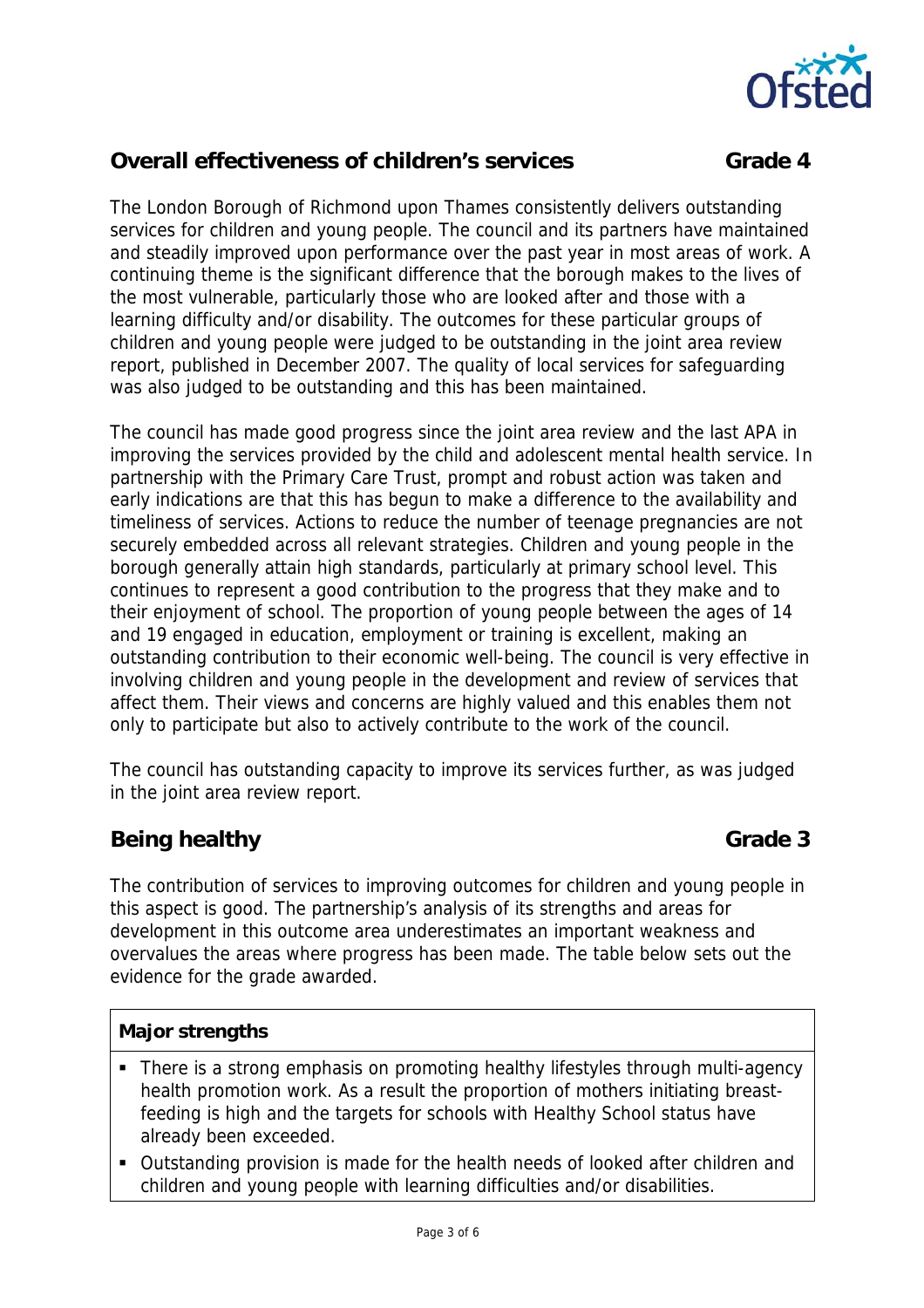

#### **Important weaknesses and areas for development**

• There has been an increase in the rate of teenage conceptions and targets in this area have not been met.

# **Staying safe** Grade 4

The contribution of services to improving outcomes for children and young people in this aspect is outstanding. The council's analysis of its strengths and areas for development for this outcome area is consistent with the evidence.

### **Major strengths**

- Safeguarding is very effectively promoted through the Local Safeguarding Children Board.
- The stability of placements for looked after children and for those with learning difficulties and/or disabilities is excellent.
- There are effective protocols to safeguard missing children.

**Important weaknesses and areas for development** 

# **Enjoying and achieving Grade 3**

The contribution of services to improving outcomes for children and young people in this aspect is good. The council's analysis of its strengths and areas for development for this outcome area is consistent with the evidence.

### **Major strengths**

- Academic attainment is high, particularly for those at the end of the Early Years Foundation Stage, Key Stage 1 and Key Stage 2.
- Outcomes for children and young people who are looked after and those with a learning difficulty and/or disability are good.

### **Important weaknesses and areas for development**

 The proportions of students gaining at least Level 5 at the end of Key Stage 3 and those gaining good GCSEs has improved but are not yet at the expected levels in comparison with those of similar councils.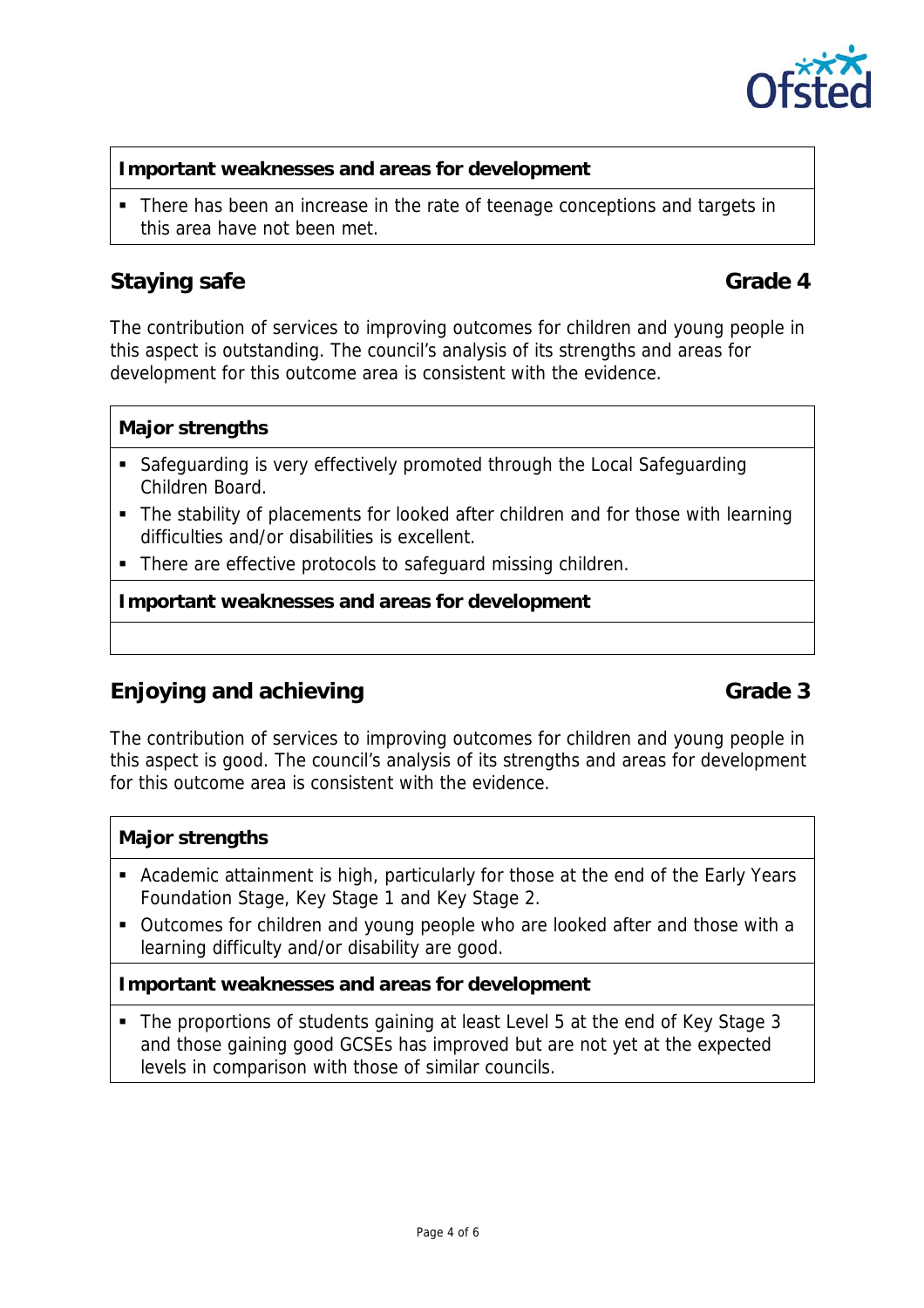

# **Making a positive contribution Grade 4**

### The contribution of services to improving outcomes for children and young people in this aspect is outstanding. The council's analysis of its strengths and areas for development for this outcome area is consistent with the evidence.

### **Major strengths**

- Young people, including those from disadvantaged and hard-to-reach groups, are closely involved in service planning and decision-making.
- The proportion of supervised juveniles in full time education, training and employment remains above the averages nationally and for similar councils.

#### **Important weaknesses and areas for development**

 Although the proportion of those offending for the first time has increased, the numbers are consistently low.

## Achieving economic well-being Grade 4

The contribution of services to improving outcomes for children and young people in this aspect is outstanding. The council's analysis of its strengths and areas for development for this outcome area is consistent with the evidence.

#### **Major strengths**

- Very high proportions of 14- to 19-year-olds in education employment or training.
- Continued improvement in curricular opportunities for 14- to 19-year-olds.

**Important weaknesses and areas for development**

## **Capacity to improve, including the management of children's services** Grade 4

The council's capacity to improve its services for children and young people is outstanding. The services are well managed and senior officers work tirelessly to improve the outcomes for children and young people. The council and its partners have high ambitions for all children and high performance has been sustained over time. A sharp focus on services for vulnerable groups has resulted in positive outcomes for looked after children and those with learning difficulties and/or disabilities. Good partnership working is having a positive impact at strategic and operational levels with evidence of impact in the improved strategy for the child and adolescent mental health services.